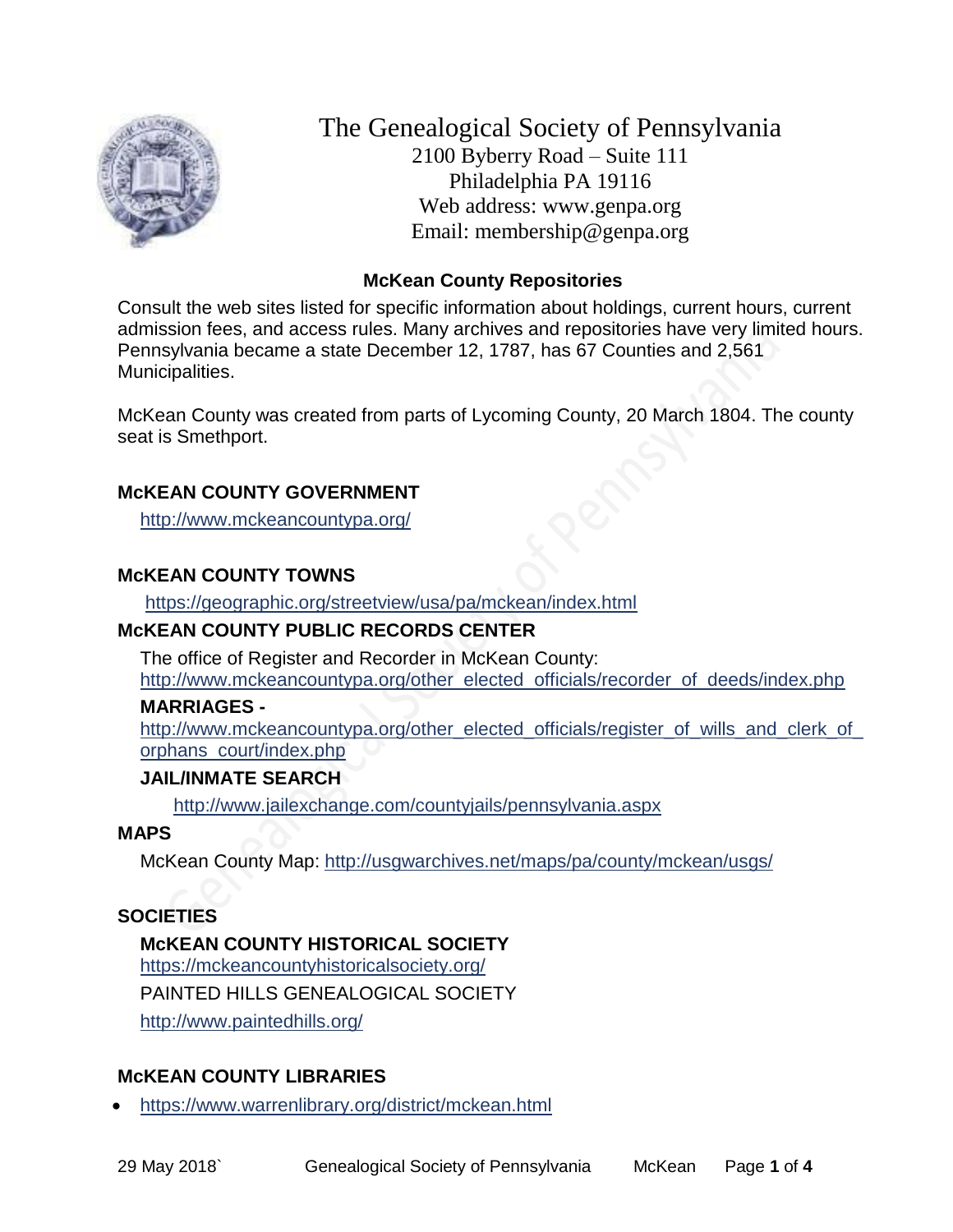# **RESOURCES**

- **Genealogical Society of Pennsylvania GSP** [http://GenPA.org](http://genpa.org/) **GSP Research** <https://genpa.org/research/>
- PAGenWeb **McKean** County <http://www.pagenweb.org/~mckean/index.html>
- Obituaries –
- **LDS** <http://ldsgenealogy.com/PA> [http://www.newspaperobituaries.net/pennsylvania/mckean\\_county\\_obituaries.htm](http://www.newspaperobituaries.net/pennsylvania/mckean_county_obituaries.htm)
- County Newspapers
	- o *The Bradford Era* <http://www.bradfordera.com/>
	- o *The Kane Republican* <http://www.kanerepublican.com/>
- **Random Acts of Kindness** <https://www.raogk.org/>
- **Family Search LDS:** <https://familysearch.org/>Free site but does require a login Collection List <https://familysearch.org/search/collection/list> [https://www.familysearch.org/wiki/en/McKean\\_County,\\_Pennsylvania\\_Genealogy](https://www.familysearch.org/wiki/en/McKean_County,_Pennsylvania_Genealogy)
- **Collections at the Historical Society of Pennsylvania HSP**  <http://hsp.org/collections>
	- HSP is membership based and there is a fee 1300 Locust Street, Philadelphia, PA 19107 215-732-6200 ext. 235 or [membership@hsp.org](mailto:membership@hsp.org)
- **RG-47. RECORDS OF THE COUNTY GOVERNMENTS** Guide to African American Resources at the Pennsylvania State Archives <http://www.phmc.state.pa.us/bah/aaGuide/AA-RG-47.html>
- **National Archives of Philadelphia** (**NARA**) Mid Atlantic Region: [http://www.nara.gov/research\\_rooms/mid\\_atlantic/](http://www.nara.gov/research_rooms/mid_atlantic/)

# **Records Request Process**

National Archives 14700 Townsend Road Philadelphia, Pennsylvania 19154-1096 Telephone: (215) 305-2044 Fax: (215) 305-2038 E-mail: [philadelphia.archives@nara.gov](mailto:philadelphia.archives@nara.gov) <https://wwwarchives.gov/philadelphia>

# **Naturalizations: NARA**

Pennsylvania: Philadelphia, 1790-1991; Pittsburgh, 1820-1979; Erie, 1940-1972; Scranton, 1901-1990; Wilkes-Barre, 1943-1972; Williamsport, 1909-1913; and Harrisburg, 1911-1917

# **MILITARY**

The National Archives at Philadelphia (**NARA**), through its partners Ancestry.com and Fold3.com, provides access to records relating to the military service of individuals from the American Revolution through World War II. Please note that Official Military Personnel Files from World War I to the present are held by the National Archives at St. Louis. <https://www.archives.gov/st-louis>

World War I and World War II, Fourth Enumeration Draft Cards can also be accessed through our partner sites. In addition, Records of the Selective Service System, 1940- 1969, for individuals from Delaware, Maryland, Pennsylvania, Virginia, and West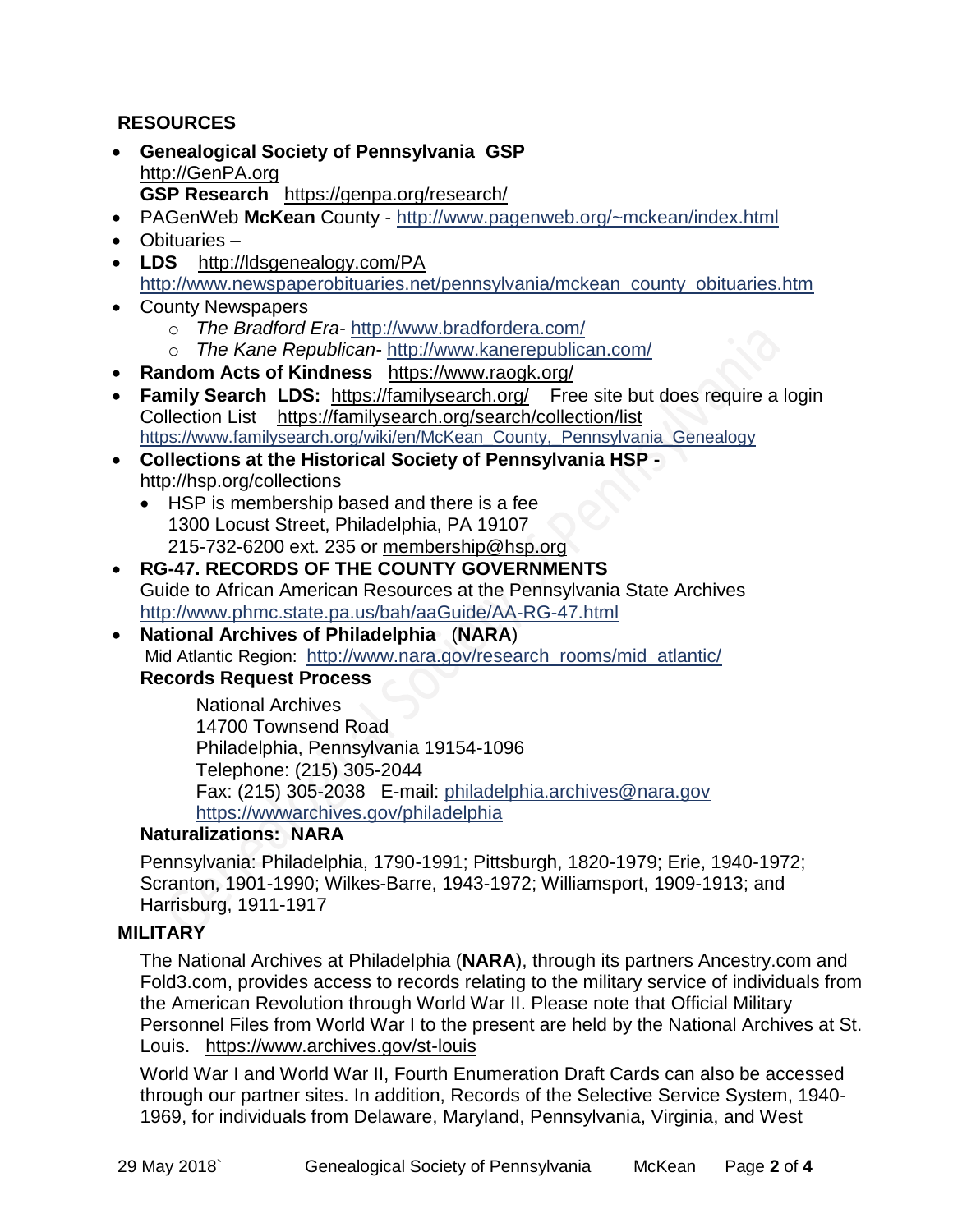Virginia are available from the National Archives at St. Louis. Copies of World War I draft cards can be requested from the National Archives at Atlanta [\(Atlanta.archives@nara.gov](mailto:Atlanta.archives@nara.gov) ).

For information on obtaining World War II era and later draft cards, please see <http://www.archives.gov/st-louis/archival-programs/other-records/selective-service.html> <https://www.archives.gov/philadelphia/public/family-history.html#military>

## **Pennsylvania Military Records Research Guide**

<https://www.raogk.org/pennsylvania-genealogy/pa-military-records/>

#### **Probate – Wills Administrations**

Probate records may include Person's exact death date, Names of the family members, Family relationships, Names of spouses of children, Residences, Adoption or guardianship of minor children or dependents, Worth of the property and land holdings, Evidence of occupation, religion, or military service

**Family Search:** Pennsylvania Probate Records, 1683-1994 <https://familysearch.org/> This collection includes probate records created in Pennsylvania counties. The records include wills, estate records and indexes.

# **State of Pennsylvania Vital Records**

The **Pennsylvania State Archives** collects, preserves and makes available for study the permanently-valuable public records of the Commonwealth, with particular attention given to the records of state government.

Mailing address: 350 North Street Harrisburg, PA 17120 Email: Email PA State Archives Phone: (717) 783-3281

GPS address: 801 North 3rd Street Harrisburg, PA 17102 Coordinates: 40.266080, - 76.886053

# **BIRTH CERTIFICATES**, 1906-1910

The Division of Vital Records (DVR) maintains birth records that occurred in Pennsylvania from 1906 to the present.

For information on public records (births occurring from 1906 to 1910), click on Pennsylvania State Archives <http://www.phmc.pa.gov/archives/Pages/default.aspx>or our Genealogy page.

<http://www.health.pa.gov/MyRecords/Certificates/Genealogy/Pages/14125.aspx#.WNvLKfkrJHY>

# **Death Certificates**, 1906-1965

Original birth certificates for 1906-1910 and death certificates for 1906-1965 are available at the State Archives. Digital copies of the 1906-1908 birth certificates and the 1906-1963 death certificates may be found on Ancestry.com. Pennsylvania residents can access these records free of charge through Ancestry.com Pennsylvania. A free account can be created.

# **Certified Copies of Death Certificates**

The Division of Vital Records maintains records of deaths that occurred from 1906 to the present. Certified copies of death certificates (with a raised seal) http://www.health.pa.gov/MyRecords/Certificates/DeathCertificates/Pages/default.aspx# .WP4qlNLytHa